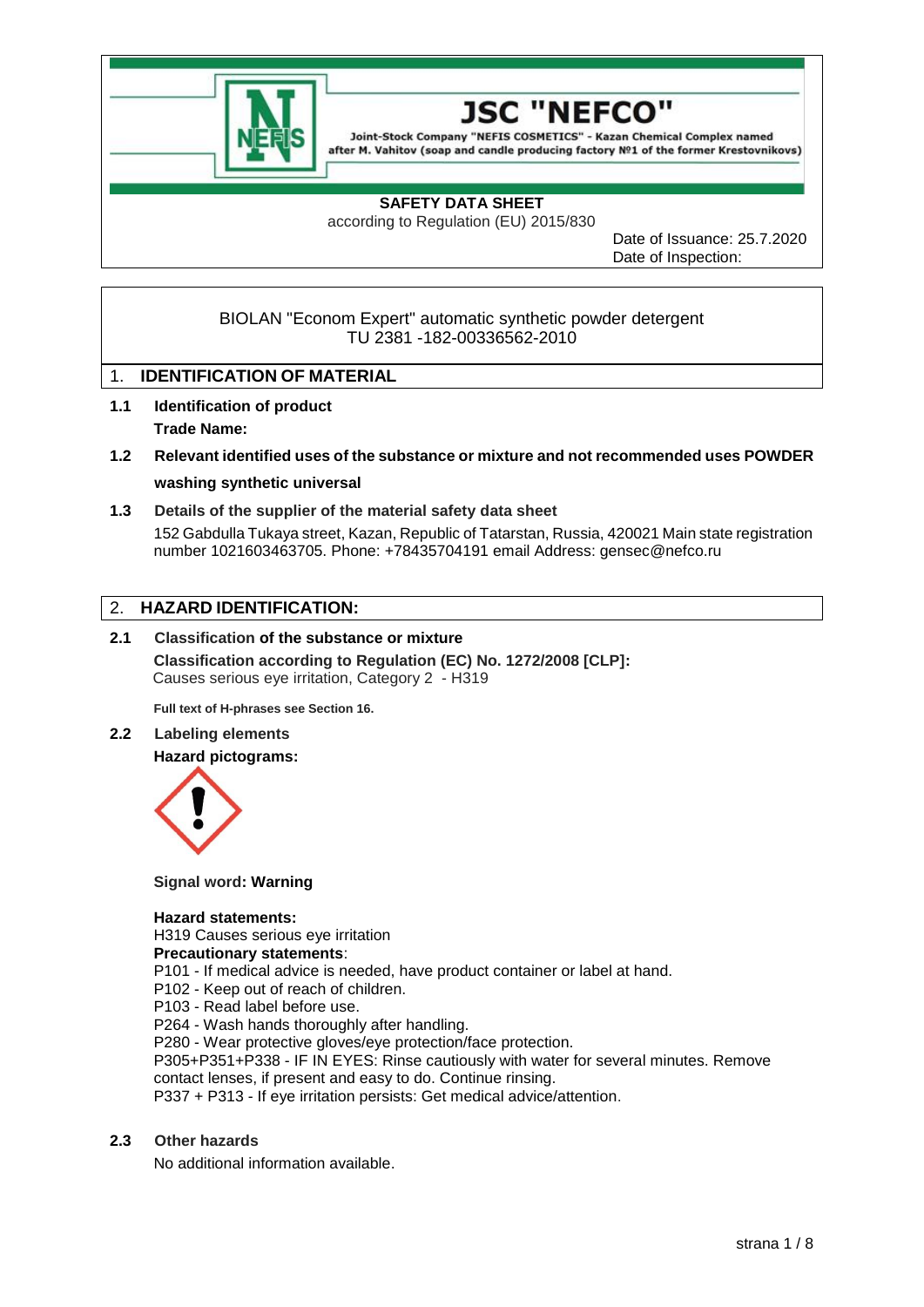



#### **SAFETY DATA SHEET**

according to Regulation (EU) 2015/830

Date of Issuance: 25.7.2020 Date of Inspection:

## BIOLAN "Econom Expert" automatic synthetic powder detergent TU 2381 -182-00336562-2010

#### 3. **COMPOSITION/ INFORMATION ON INGREDIENTS**

#### **3.2 Mixtures**

| Name of ingredients                                              | Content v hm% EC No. |           | <b>CAS No.</b> | <b>Index No.</b> |
|------------------------------------------------------------------|----------------------|-----------|----------------|------------------|
| Anionic surfactants:                                             |                      |           |                |                  |
| Sodium alkylbenzenesulfonate,                                    |                      |           |                |                  |
| alkyl obtained by neutralization-                                |                      |           |                |                  |
| Benzenesulfonic acids                                            | $4-5$                | 270-115-0 | 68411-30-3     |                  |
| Classification according to Regulation (EC) No. 1272/2008 [CLP]: |                      |           |                |                  |
| Causes serious eye irritation, Category 2 - H319                 |                      |           |                |                  |
| Neonol AF 9-10, AF 9-12                                          |                      |           |                |                  |
| Or Syntanol ALM-7                                                | $1 - 3$              | polymer   | 9016-45-9      |                  |
| Classification according to Regulation (EC) No. 1272/2008 [CLP]: |                      |           |                |                  |
| Acute toxicity, oral, Acute Tox. 4, H302                         |                      |           |                |                  |
| Causes serious eye damage, H318                                  |                      |           |                |                  |
| Dangerous for aquatic environment, Aquatic Chronic 3, H412       |                      |           |                |                  |
|                                                                  |                      |           |                |                  |

**Soap (sodium oleate) 1 123-19-1 Classification according to Regulation (EC) No. 1272/2008 [CLP]:** Causes serious eye irritation, Category 2 - H319

**Full text of H-phrases mentioned in Section 16.**

## 4. **FIRST AID INSTRUCTIONS:**

#### **4.1 Description of first aid**

**Inhalation:** Move injured individual to fresh air. Seek medical advice.

Skin contact: Take off contaminated clothing. Wash the affected area with plenty of water. If the irritation persists seek medical advice.

Eye contact: Immediately start to flush the eye with water, rinse for at least 30 minutes. Remove contact lenses, if it can be removed easily, and continue flushing. Eyelids keep opened to wash the entire surface of the eye and eyelids. Seek medical advice immediately.

Ingestion: Do not induce vomiting. Person unconscious or convulsing dont give anything by mouth. If possible, give activated carbon in a small amount (1 to 2 crushed tablets). In event of difficulties seek medical advice.

#### **4.2 Most important acute and delayed symptoms and effects**

Causes serious eye damage. Causes skin irritation.

#### **4.3 Instruction regarding to immediately medical help and special treatment**

In eye contact requires immediate medical help.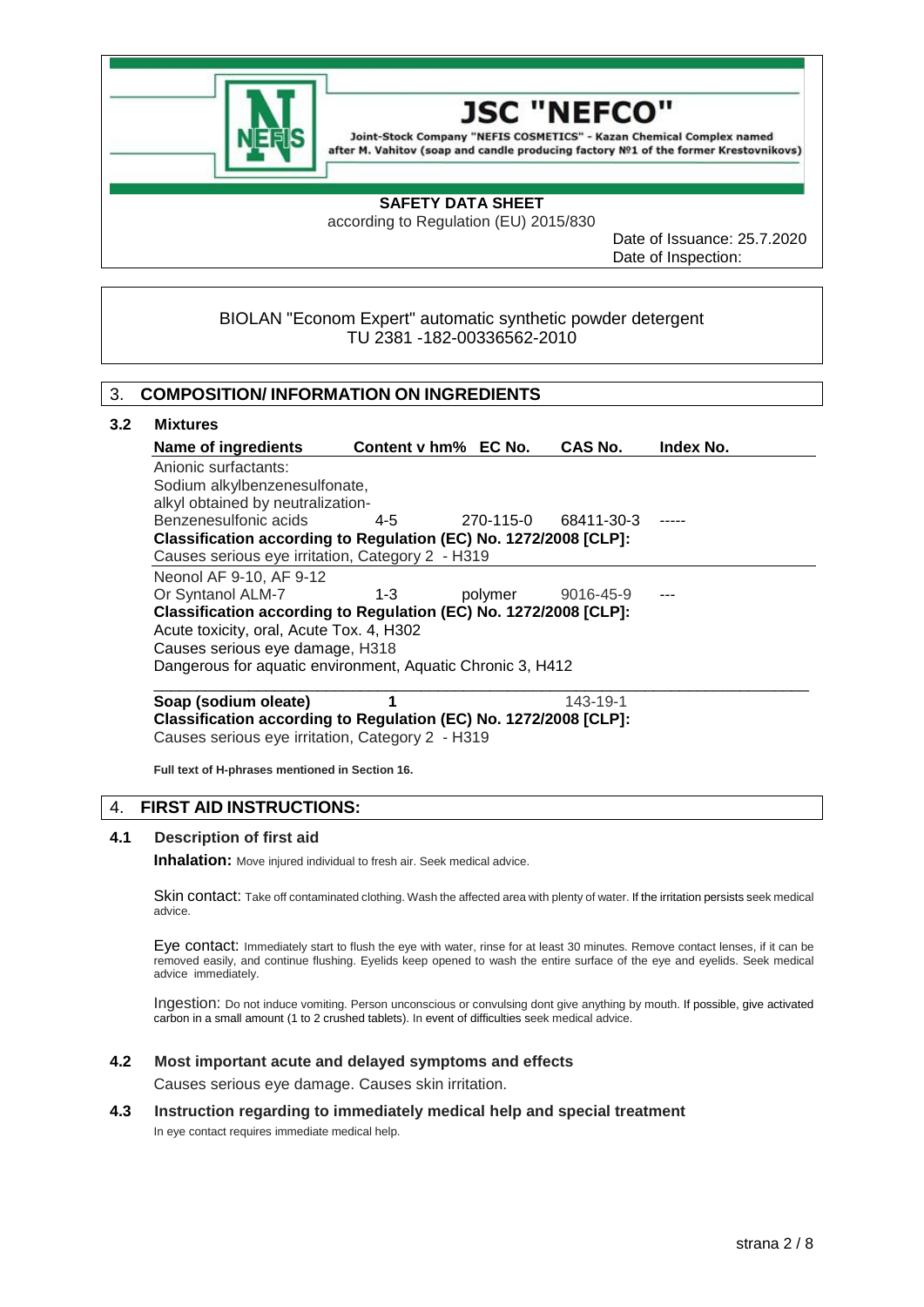



## **SAFETY DATA SHEET**

according to Regulation (EU) 2015/830

Date of Issuance: 25.7.2020 Date of Inspection:

## BIOLAN "Econom Expert" automatic synthetic powder detergent TU 2381 -182-00336562-2010

## 5. **FIRE-FIGHTING MEASURES**

#### **5.1 Fire extinguishers**

In case of fire use water, foam, sand, dry chemical powder, CO2. **Unsuitable fire extinguishers**: full water jet.

# **5.2 Special dangerous arising from the substance or mixture**

In case of fire may form carbon dioxide, carbon monoxide. In case of fire, do not inhale smoke.

#### **5.3 Advice for firefighters**

Firefighters must wear fire-resistant protective equipment, if needed breathing apparatus. Unauthorised persons dissipate outside the affected area. Containers exposed to fire cool with water

# 6. **ACCIDENTAL RELEASE MEASURES**

## 6.1 **Safety precautions for the protection of persons, protective equipment and emergency procedures.** Avoid

contact with skin and eyes. Do not breathe dust. Use personal protective equipment, see Section 8. Unauthorized personnel dissipate outside the affected area.

#### **6.2 Environmental precautions:**

Prevent entry into the drains or waterways.

#### **6.3 Recommended cleaning and disposal methods:**

Stop leak if possible. Leak substances pick up or sweep and place in a suitable closable container. Dispose in accordance with Section 13. Clean the affected area with plenty of water.

#### **6.4 Reference to other sections**

Section 7 for handling, Section 8 for personal protective equipment, Section 13 for removal.

# 7. **HANDLING AND STORAGE**

## **7.1 Precautions for safe handling**

When handling do not eat, drink or smoke. Avoid contact with skin and eyes. Do not breathe dust. For incompatible materials, see Section 10. After handling wash hands thoroughly.

#### **7.2 Conditions for safe storage of materials and mixtures, including incompatible substances and mixtures**

Store in accordance with local regulations. Store on a dry place. Keep away from food, drinks and feeds.

**7.3 Specific end use / Specific end uses**

See section 1.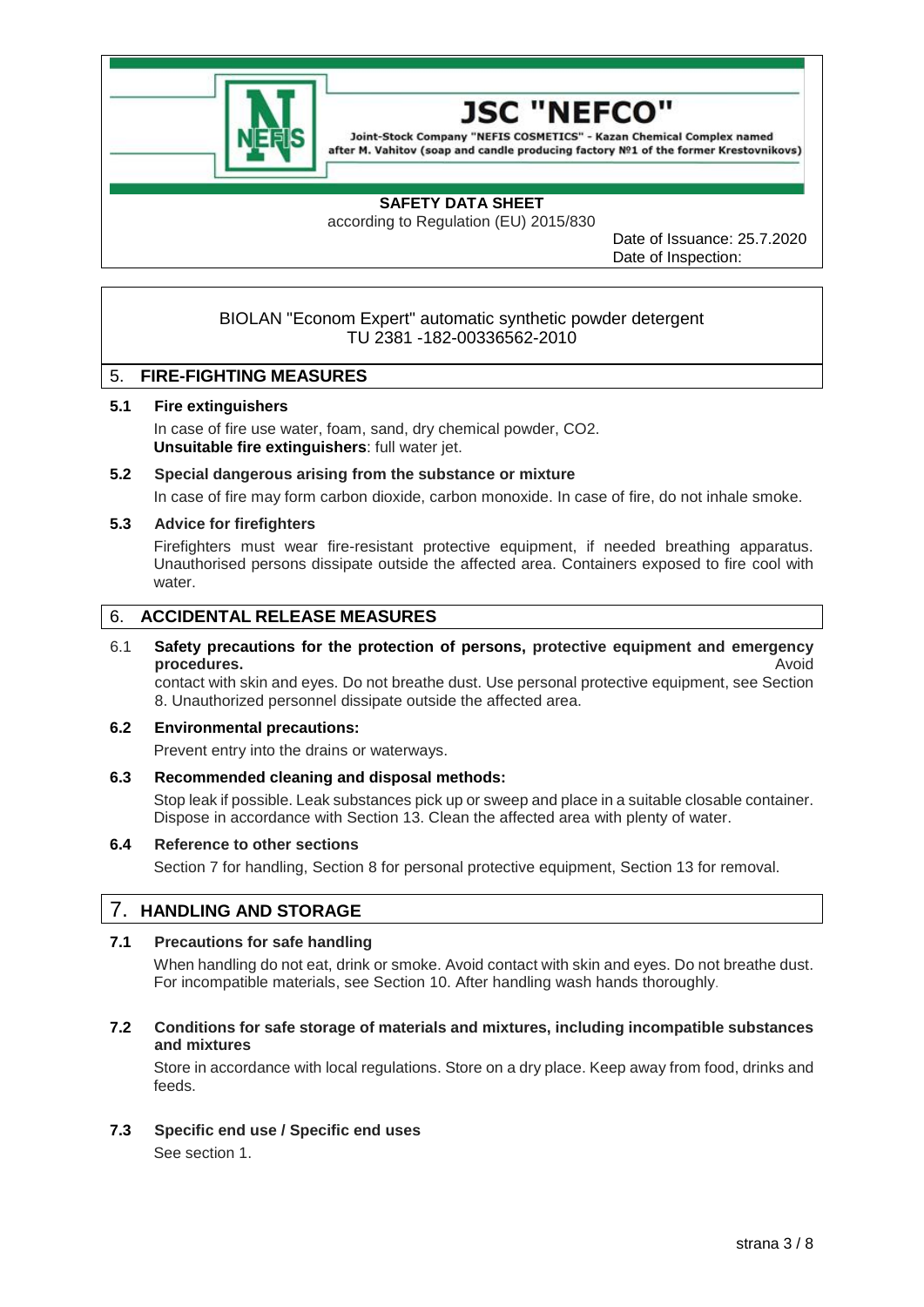



# **SAFETY DATA SHEET**

according to Regulation (EU) 2015/830

Date of Issuance: 25.7.2020 Date of Inspection:

## BIOLAN "Econom Expert" automatic synthetic powder detergent TU 2381 -182-00336562-2010

# 8. **RESTRICTION EXPOSURE / PERSONAL PROTECTIVE EQUIPMENT**

#### **8.1 Control parameters**

*Carbonates and bicarbonates of sodium and potassium: PEL 5 mg / m3 WEL 10 mg / m3.* PEL - permissible exposure limit; NPK-P - highest permissible concentration in the workplace.

#### **DNEL (derived levels at which no adverse effects):**

*Disodium carbonate, compound with hydrogen peroxide (2: 3):* DNEL, workers, dermal, short term: 12.8 mg / cm2 DNEL, workers, inhaled, long-term: 5 mg / m3 DNEL, consumers, dermal, short term: 6.4 mg / cm2 **PNEC (estimate concentrations at which no adverse effects):** *Disodium carbonate, mixture with hydrogen peroxide (2: 3):* PNEC, fresh water: 0.35 mg / l PNEC, sea water: 0.035 mg / l PNEC, occasional leak: 0.035 mg / l PNEC, WWTP: 16.24 mg / l

#### **8.2 Restriction of exposure**

#### **8.2.1 Suitable technical processes**

Ensure good ventilation at the workplace.

## **8.2.2 Individual protection including personal protective equipment**

Follow the principles of good working hygiene. Avoid contact with skin and eyes. Avoid creating dust. After handling the product wash with soap and water. Near must be installed safety shower and eyewash equipment. When using do not eat, drink or smoke. Contaminated clothes clean thoroughly.

- *a) Protection of face:* When handling larger quantities wear protective goggles.
- *b) Protection of skin:* i) hand not required
	- ii) other parts of body– not required
- *c) Protection of respiratory:* In case of insufficient ventilation use suitable respiratory equipment.
- *d) Thermal dangerous:* data aren´t not avalaible

## **8.2.3 Restriction of enviroment exposure**

Do not flush into surface water or sanitky sewer system.

## 9. **INFORMATION ABOUT PHYSICAL AND CHEMICAL PROPERTIES:**

## **9.1 Informations about basic physical and chemical properties**

Apperance: Granular powder. The presence of colored particles of raw material components is allowed.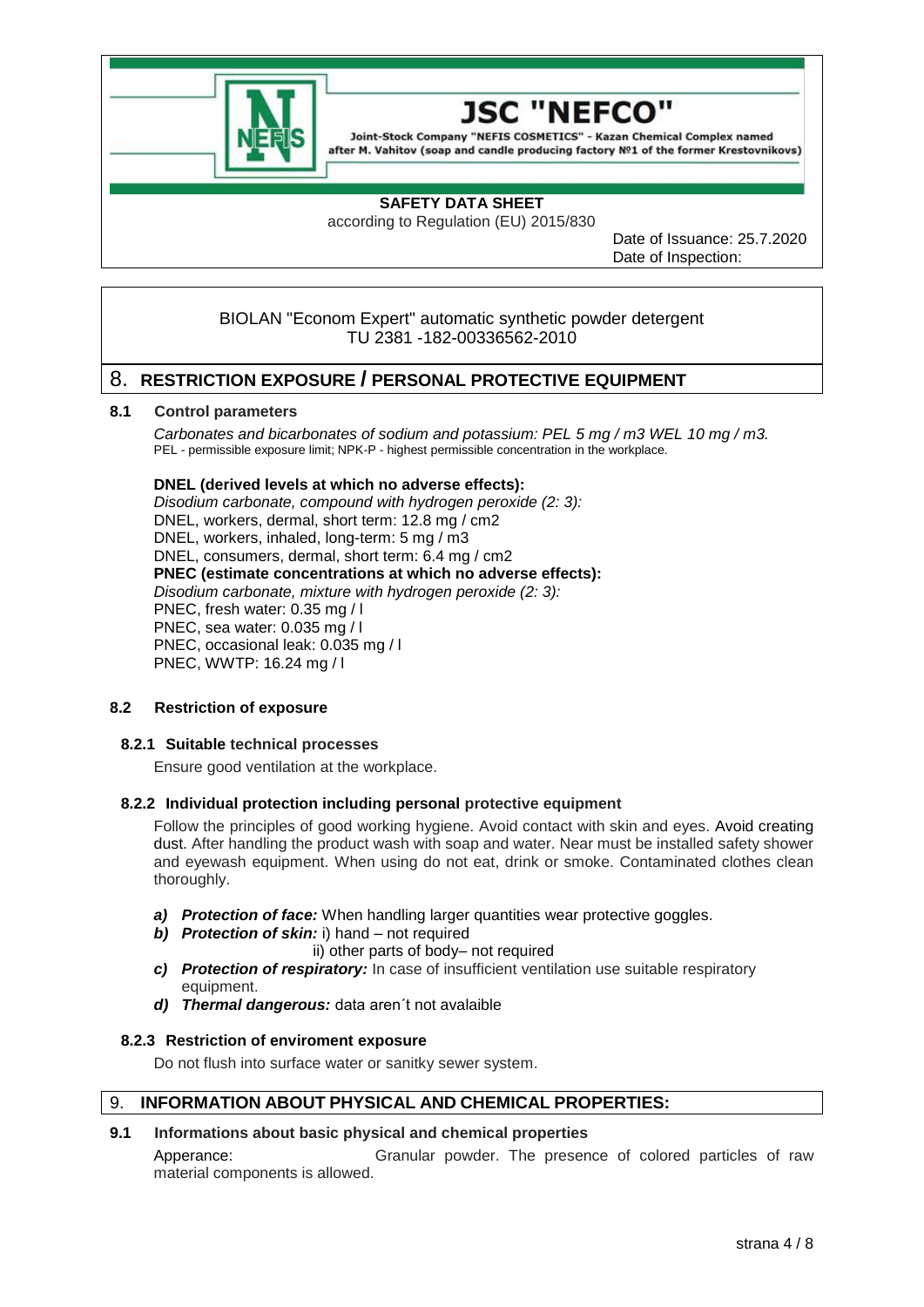

#### JSC **NEFCO**

Joint-Stock Company "NEFIS COSMETICS" - Kazan Chemical Complex named after M. Vahitov (soap and candle producing factory Nº1 of the former Krestovnikovs)

## **SAFETY DATA SHEET**

according to Regulation (EU) 2015/830

Date of Issuance: 25.7.2020 Date of Inspection:

## BIOLAN "Econom Expert" automatic synthetic powder detergent TU 2381 -182-00336562-2010

| Odor:                                 | Characteristic smell of the product with the applied fragrance |
|---------------------------------------|----------------------------------------------------------------|
| Color                                 | Color from white to light yellow.                              |
| Odour Threshold:                      | undefined                                                      |
| pH value:                             | $9,5 - 10,5$                                                   |
| Foaming capacity:                     | 200                                                            |
| height of the foam post,              |                                                                |
| mm, no more                           |                                                                |
| Washing capacity,%, not less:         | 100                                                            |
| Boiling point (range) (°C):           | undefined                                                      |
| Melting point (range) $(^{\circ}C)$ : | undefined                                                      |
| Flash point $(^{\circ}C)$ :           | undefined                                                      |
| Evaporation rate:                     | undefined                                                      |
| Flammability:                         | undefined                                                      |
| Upper / Lower Limits                  |                                                                |
| Flammability or explosion:            | undefined                                                      |
| Vapor tension:                        | undefined                                                      |
| vapor density:                        | undefined                                                      |
| Relative density:                     | undefined                                                      |
| Solubility in water:                  | soluble                                                        |
| Partition coefficient                 |                                                                |
| n-octanol / water:                    | undefined                                                      |
| Decomposition Temperature:            | undefined                                                      |
| Viscosity:                            | undefined                                                      |
| explosive properties:                 | not explosive                                                  |
| oxidation properties:                 | does not have oxidizing properties                             |

## **9.2 Other informations**

Further details are not available.

# 10. **STABILITY AND REACTIVITY**

#### **10.1 Reactivity**

Under normal conditions it is stable.

#### **10.2 Chemical stability**

Stable under recommended storage conditions.

#### **10.3 Possibility of dangerous reactions**

Under normal conditions aren´t known dangerous reactions.

# **10.4 Conditions to avoid**

Aren´t known.

#### **10.5 Incompatible materials**

Keep away from oxidizing agents, strong acids and strong alkalis.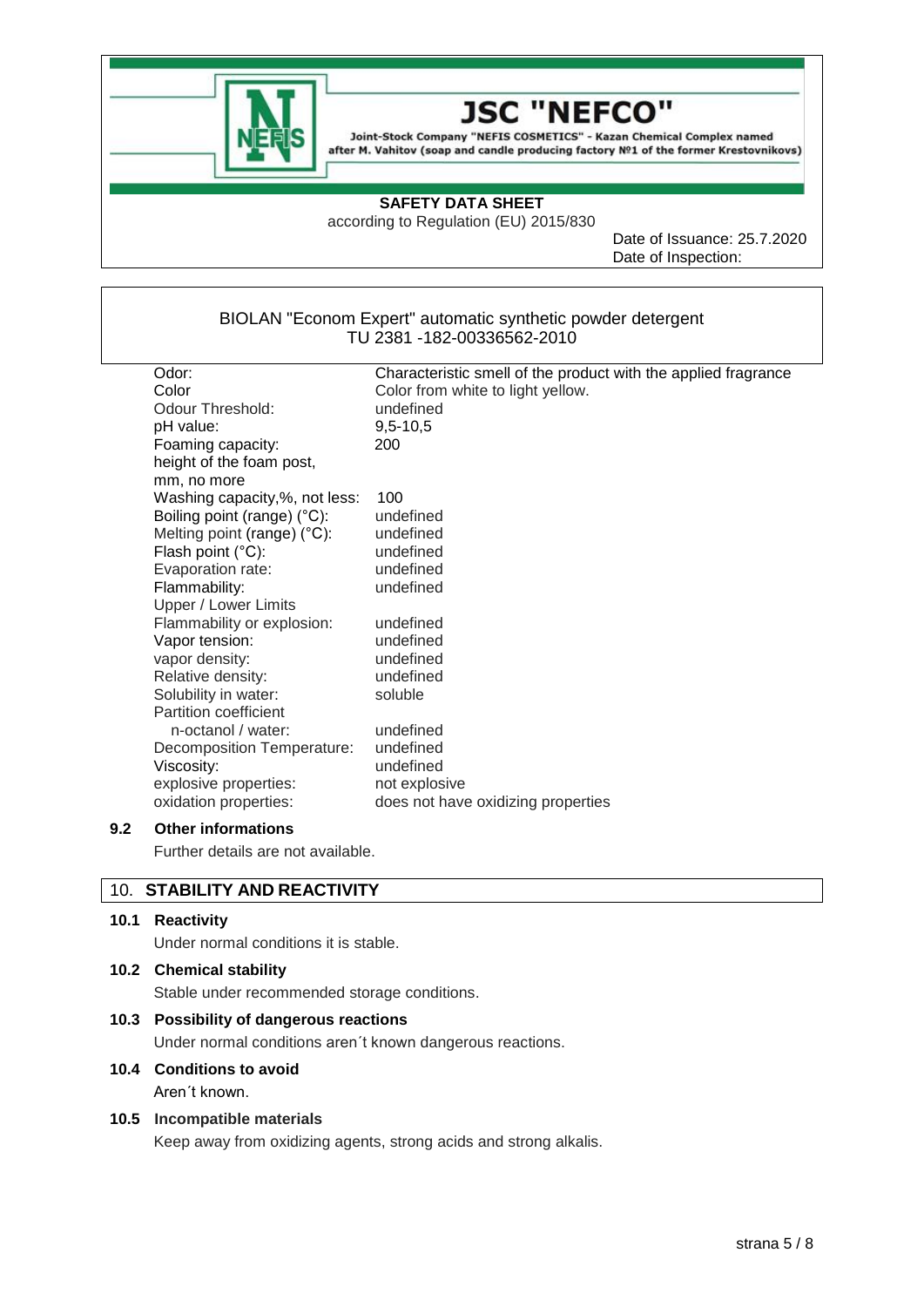



## **SAFETY DATA SHEET**

according to Regulation (EU) 2015/830

Date of Issuance: 25.7.2020 Date of Inspection:

## BIOLAN "Econom Expert" automatic synthetic powder detergent TU 2381 -182-00336562-2010

## **10.6 Hazardous decomposition products**

Decomposition products don´t release under normal conditions.

# 11. **TOXICOLOGICAL INFORMATIONS**

#### **11.1 Information about toxicological effects**

The mixture was not tested. The classification was determined by calculation method. **Acute toxicity:** Mixture does not meet the criteria for classification. *Disodium carbonate, mixture with hydrogen peroxide (2:3):* LC50,oral, rat: 1034 mg/kg

*Benzenesulfonic acid, 4-C10-13- sec. alkyl derivatives:*

| LD50, oral, rat:                    | 1470 mk/kg                                 |
|-------------------------------------|--------------------------------------------|
| <b>Corrosion / irritation:</b>      | Skin irritant.                             |
| Serious eye damage/irritarion:      | Causes serious eye irritation.             |
| Sensitization:                      | Does not meet criteria for classification. |
| Germ cell mutagenicity:             | Does not meet criteria for classification. |
| Carcinogenicity:                    | Does not meet criteria for classification. |
| <b>Reproductive toxicity:</b>       | Does not meet criteria for classification. |
| <b>Toxicity for specific target</b> |                                            |
| organs - single exposure:           | Does not meet criteria for classification. |
| <b>Toxicity for Specific target</b> |                                            |
| organs - repeated exposure:         | Does not meet criteria for classification. |
| <b>Inhalation hazard:</b>           | Does not meet criteria for classification. |
| FAALAAIA 41. INFARMATIAN.           |                                            |

## 12. **ECOLOGICAL INFORMATION:**

## **12.1 Toxicity**

The mixture was not tested. The classification was determined by calculation method. *Benzenesulfonic acid, 4-C10-13- sec. alkyl derivatives:*

LC50, fis, Lepomis macrochirus, 96h: 1,67 mg/ EC50, Daphnia magna, 48 h: 2,9 mg/kg

#### **12.2 Persistence and degradability**

#### Data for mixtures aren´t available.

The surfactants contained in the product comply with the conditions degradability under Regulation 648/2004 / EC.

#### **12.3 Bioaccumulative potential**

There is no potential for bioaccumulation

#### **12.4 Mobility in soil**

Data for mixture aren´t available.

**12.5 Results of comparison PBT and vPvB** The mixture contains no PBT or vPvB.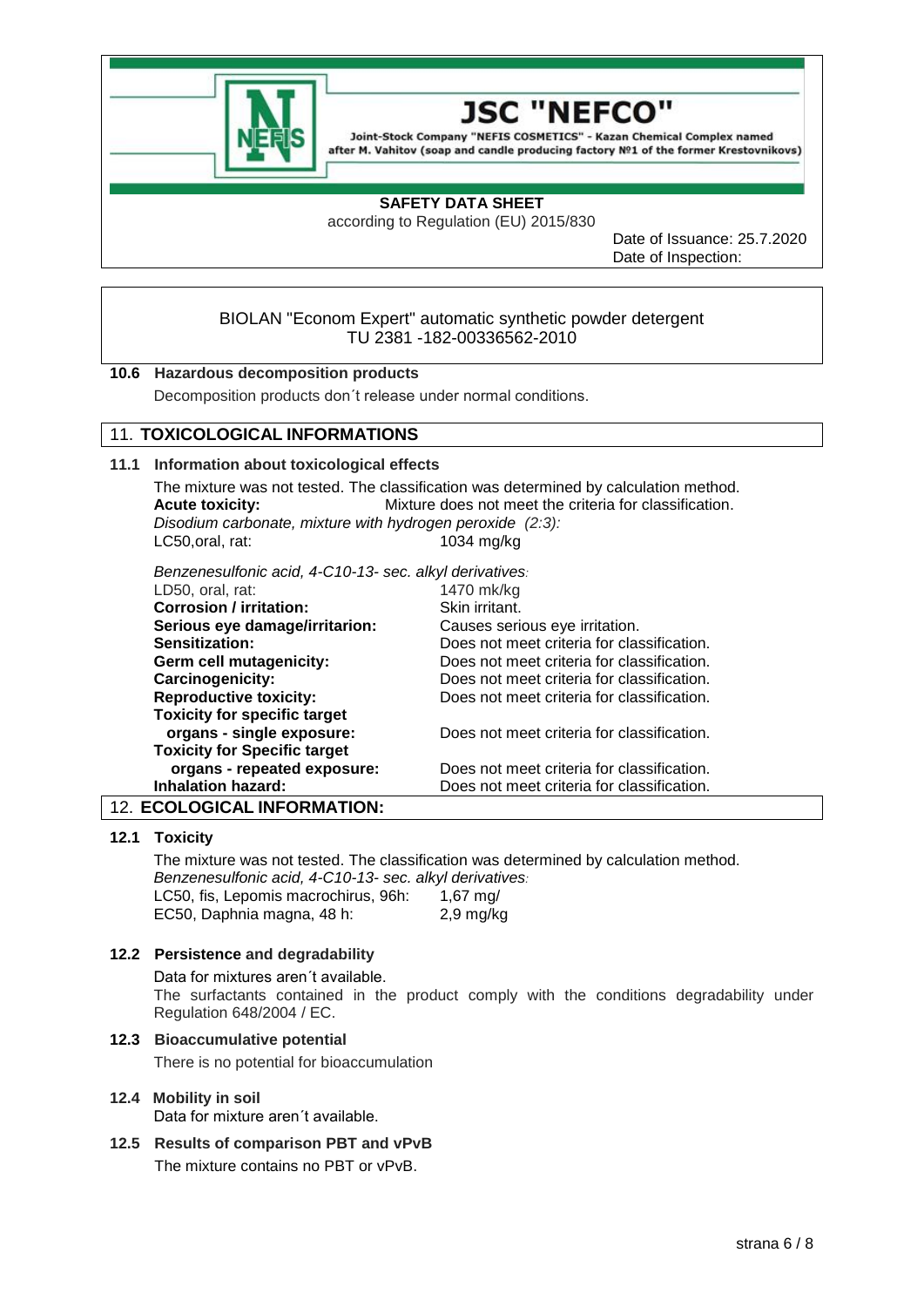



## **SAFETY DATA SHEET**

according to Regulation (EU) 2015/830

Date of Issuance: 25.7.2020 Date of Inspection:

## BIOLAN "Econom Expert" automatic synthetic powder detergent TU 2381 -182-00336562-2010

#### **12.4 Other adverse effects**

Does not meet the criteria for classification as dangerous for the environment.

# 13. **INSTRUCTIONS FOR REMOVING**

#### **13.1 Waste treatment methods**

Dispose in accordance with local regulations. Empty containers rinse with water. Do not flush undiluted product into drains or the aquatic environment.

Dispose in accordance with the Waste Act no. 185/2001 Coll., as amended, Decree 381/2001 Coll., Act on Packaging no. 477/2001 Coll. as amended.

According to the European Waste Catalogue, Waste Codes are not specific for product, but specific for application. Waste codes should be assigned by the user, preferably in discussion with the authorities responsible for waste disposal.

# 14. **TRANSPORT INFORMATIONS**

## **14.1 UN number**

Not applicable.

- **14.2 UN proper shipping name** Not applicable.
- **14.3 Transport hazard class/classes** Not applicable
- **14.4 Packing group** Not applicable.
- **14.5 Environmental hazards** Not applicable.
- **14.6 Special precautions for user** Data aren´t available.
- **14.7 Transport in bulk according to Annex II of MARPOL73 / 78 and the IBC Code** Not applicable.

## 15. **REGULATORY INFORMATIONS**

**15.1 Regulations concerning safety, health and environmental regulations / specific legislation for the substance or mixture**

Regulation of the European Parliament and Council (EC) no. 1907/2006 (REACH), Regulation of the European Parliament and Council (EC) no. 1272/2008 (CLP), Regulation of the European Parliament and Council (EC) no. 648/2004 on detergents, Act no. 350/2011 Coll. on chemical